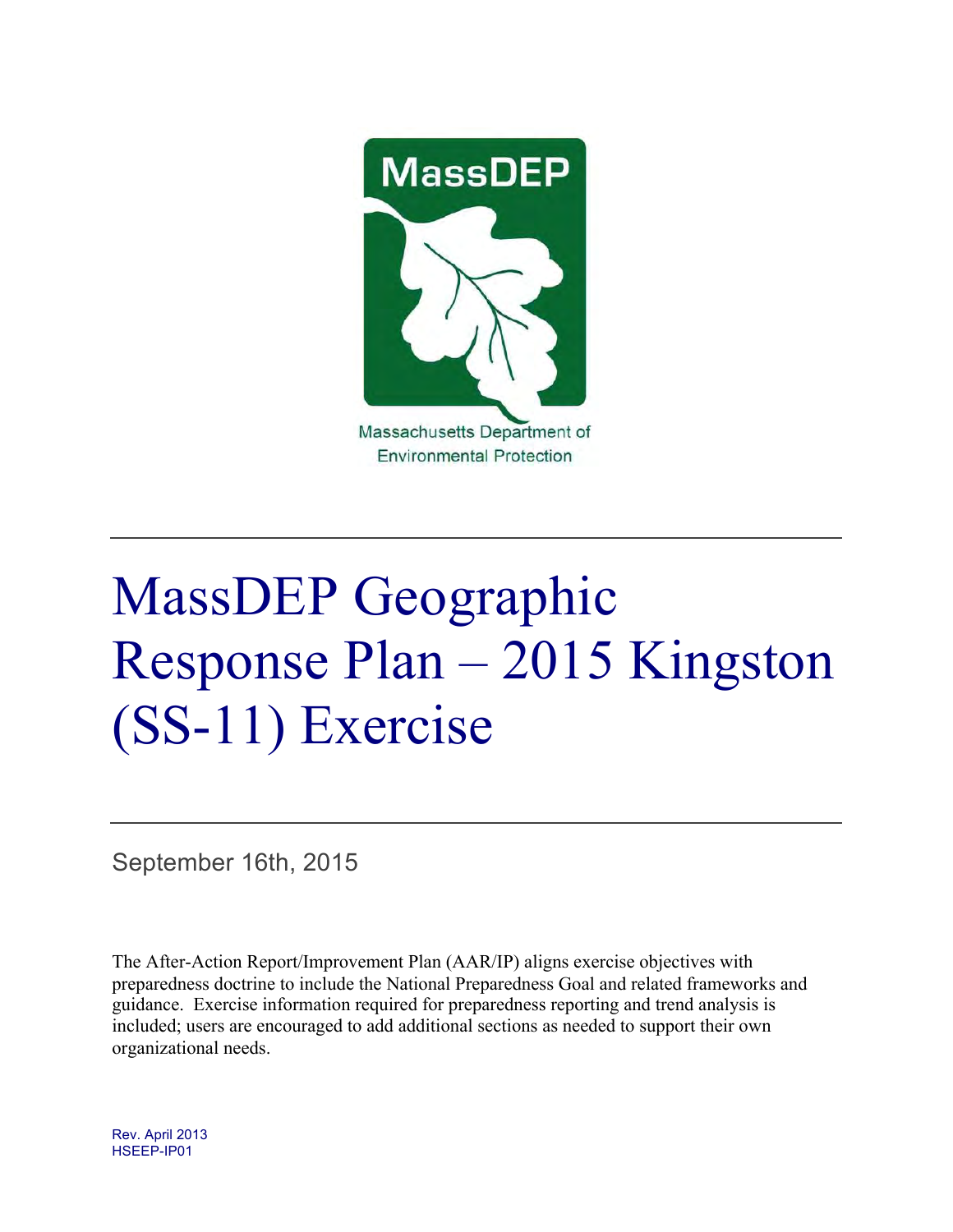# **EXERCISE OVERVIEW**

| <b>Exercise Name</b>              | 2015 South Shore GRP Exercise                                                                                                                                                                                                                                                           |  |  |  |  |
|-----------------------------------|-----------------------------------------------------------------------------------------------------------------------------------------------------------------------------------------------------------------------------------------------------------------------------------------|--|--|--|--|
| <b>Exercise Dates</b>             | September 16th, 2015                                                                                                                                                                                                                                                                    |  |  |  |  |
| <b>Scope</b>                      | This exercise is a Full Scale Exercise, planned for approximately six hours in<br>Kingston, MA and upon the waters of the Jones River. Exercise play is<br>limited to the Jones River, Kingston Bay and adjacent shoreline.                                                             |  |  |  |  |
| <b>Mission Area(s)</b>            | Response                                                                                                                                                                                                                                                                                |  |  |  |  |
| Core<br><b>Capabilities</b>       | Environmental Response/Health and Safety, Operational Coordination,<br><b>Operational Communications</b>                                                                                                                                                                                |  |  |  |  |
|                                   | Objective 1: Demonstrate the ability to deploy oil spill equipment from one<br>or more MassDEP pre-positioned oil spill response trailers utilizing common<br>Geographic Response Plan (GRP) tactics.                                                                                   |  |  |  |  |
| <b>Objectives</b>                 | Objective 2: Demonstrate the ability to assemble a spill response<br>organization utilizing Incident Command System (ICS) principles through<br>development and execution of an Assignment List (ICS 201) and<br>implementation of on-site incident management and tactical operations. |  |  |  |  |
|                                   | Objective 3: Demonstrate the ability to effectively communicate between<br>multiple local, state, and federal agencies including fire departments, police<br>departments, harbormasters, and other state and federal first responders using<br>both UHF and VHF communications.         |  |  |  |  |
| <b>Threat or</b><br><b>Hazard</b> | Discharge of oil into a navigable waterway                                                                                                                                                                                                                                              |  |  |  |  |
| <b>Scenario</b>                   | An oil spill has occurred that threatens Kingston Bay and the Jones River.<br>The Kingston and Plymouth Fire Departments and Harbormasters staff will<br>utilize GRP SS-11 to deploy protective booming to protect sensitive<br>resources in and near Kingston Bay and the Jones River. |  |  |  |  |
| <b>Sponsor</b>                    | Massachusetts Department of Environmental Protection. Program funds will<br>be utilized for first responder backfill and overtime costs.                                                                                                                                                |  |  |  |  |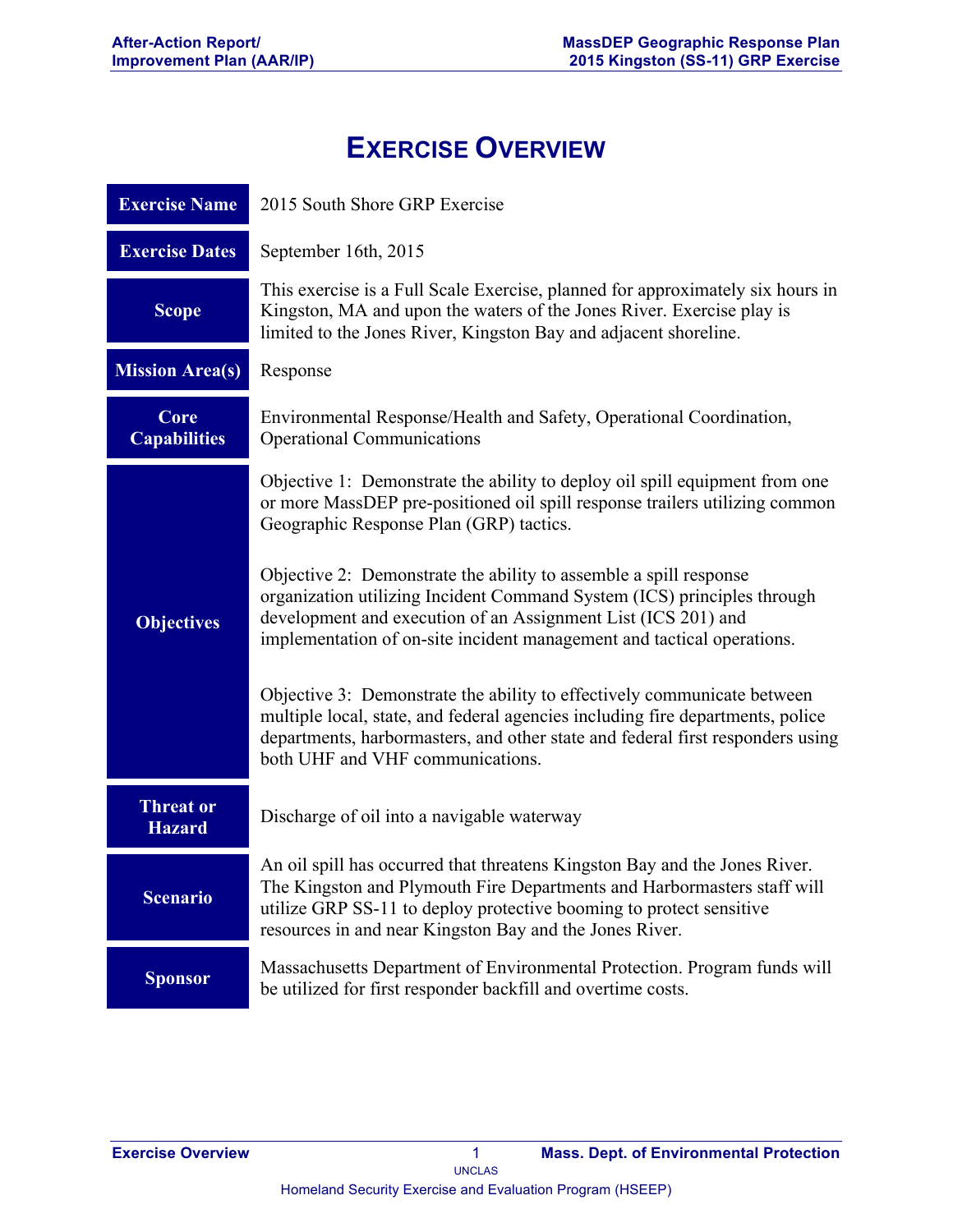|                         | Participating organizations included:                              |  |  |  |  |
|-------------------------|--------------------------------------------------------------------|--|--|--|--|
|                         | Kingston Fire Department (KFD)<br>Plymouth Fire Department (PFD)   |  |  |  |  |
| <b>Participating</b>    | Plymouth Harbormaster (PHM)                                        |  |  |  |  |
| <b>Organizations</b>    | MassDEP<br>U.S. Coast Guard Sector Boston (USCG)<br>$\bullet$      |  |  |  |  |
|                         | Moran Environmental Recovery (MER)                                 |  |  |  |  |
|                         | Nuka Research and Planning Group, LLC (Nuka Research)<br>$\bullet$ |  |  |  |  |
|                         | Note: See Appendix B for participant count                         |  |  |  |  |
|                         | Stephen Mahoney, Environmental Analyst                             |  |  |  |  |
|                         | Massachusetts Department of Environmental Protection               |  |  |  |  |
|                         | Oil Spill Prevention and Response Program                          |  |  |  |  |
| <b>Point of Contact</b> | 1 Winter St.                                                       |  |  |  |  |
|                         | Boston, MA 02108                                                   |  |  |  |  |
|                         | $(617)$ 292-5516                                                   |  |  |  |  |
|                         | Stephen.Mahoney@state.ma.us                                        |  |  |  |  |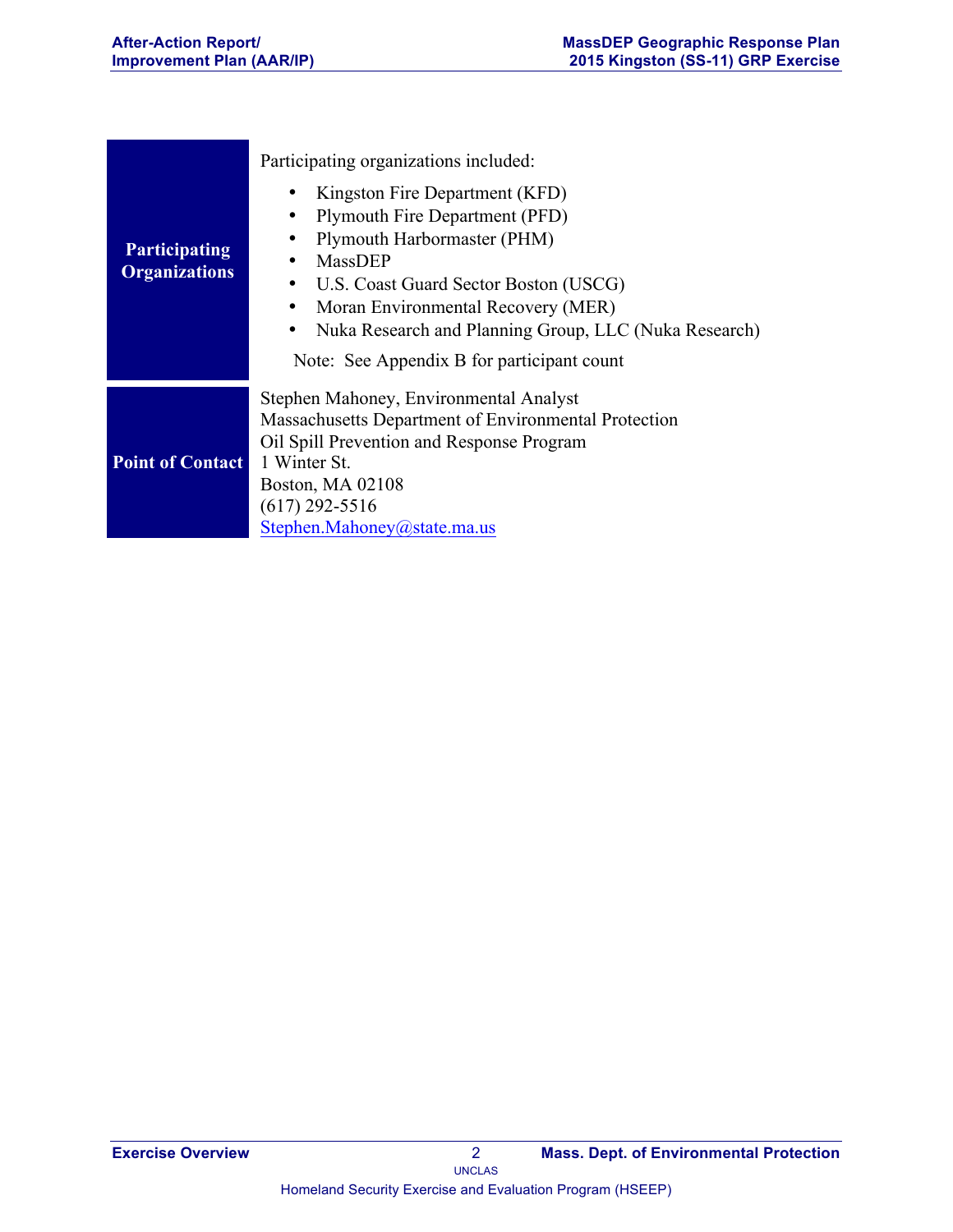## **ANALYSIS OF CORE CAPABILITIES**

Aligning exercise objectives and core capabilities provides a consistent taxonomy for evaluation that transcends individual exercises to support preparedness reporting and trend analysis. Table 1 includes the exercise objectives, aligned core capabilities, and performance ratings for each core capability as observed during the exercise and determined by the evaluation team. Table 2 includes compiled data from the Exercise Evaluation Guide (EEG) including the organizational capability targets, associated critical tasks, and observations as observed during the exercise and determined by the evaluation team.

| <b>Objective</b>                                                                                                                                                                                                                                                                                                 | <b>Core Capability</b>                         | <b>Performed</b><br>without<br><b>Challenges</b><br>(P) | <b>Performed</b><br>with Some<br><b>Challenges</b><br>(S) | <b>Performed</b><br>with Major<br><b>Challenges</b><br>(M) | <b>Unable to</b><br>be<br><b>Performed</b><br>(U) |
|------------------------------------------------------------------------------------------------------------------------------------------------------------------------------------------------------------------------------------------------------------------------------------------------------------------|------------------------------------------------|---------------------------------------------------------|-----------------------------------------------------------|------------------------------------------------------------|---------------------------------------------------|
| Demonstrate the ability<br>to deploy oil spill<br>equipment from one or<br>more MassDEP pre-<br>positioned oil spill<br>response trailers<br>utilizing common<br>Geographic Response<br>Plan (GRP) tactics.                                                                                                      | Environmental<br>Response/Health and<br>Safety | P                                                       |                                                           |                                                            |                                                   |
| Demonstrate the ability<br>to assemble a spill<br>response organization<br>utilizing Incident<br><b>Command System</b><br>(ICS) principles through<br>development and<br>execution of an<br>Assignment List (ICS<br>204) and<br>implementation of on-<br>site incident<br>management and<br>tactical operations. | Operational<br>Coordination                    | P                                                       |                                                           |                                                            |                                                   |
| Demonstrate the ability<br>to effectively<br>communicate between<br>multiple local, state,<br>and federal agencies<br>including fire<br>departments, police<br>departments,<br>harbormasters, and<br>other state and federal<br>first responders using<br>both UHF and VHF<br>communications                     | Operational<br>Communications                  | P                                                       |                                                           |                                                            |                                                   |

**Ratings Definitions:**

• Performed without Challenges (P): The targets and critical tasks associated with the core capability were completed in a manner that achieved the objective(s) and did not negatively impact the performance of other activities. Performance of this activity did not contribute to additional health and/or safety risks for the public or for emergency workers, and it was conducted in accordance with applicable plans, policies, procedures, regulations, and laws.

• Performed with Some Challenges (S): The targets and critical tasks associated with the core capability were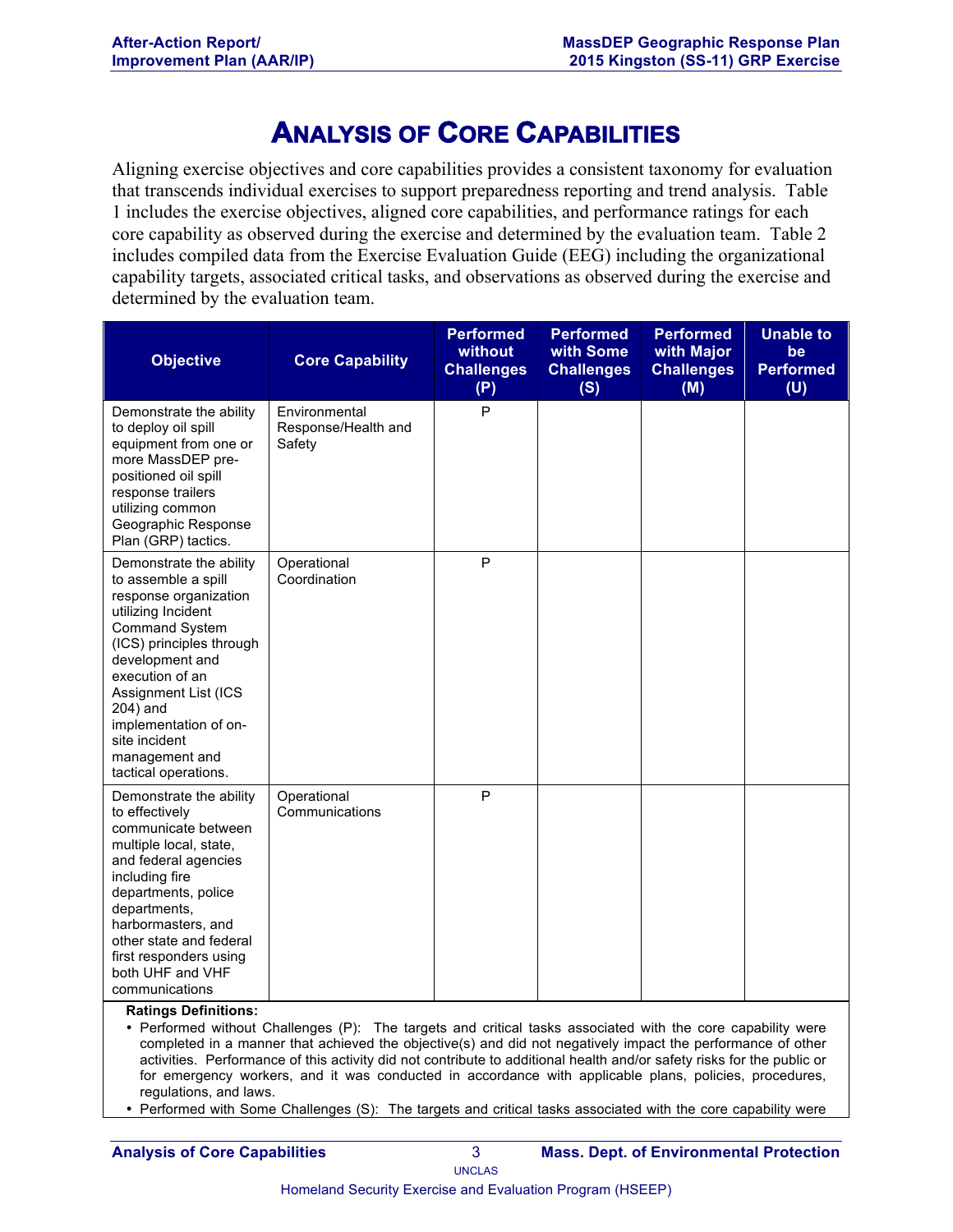| <b>Objective</b> | <b>Core Capability</b>                                                                                                                                                                                                                                                                                                                                                                                                                                                                                                                                                                                                                                                                                                                                                                                                                                                                                                                                                                           | <b>Performed</b><br>without<br><b>Challenges</b><br>(P) | <b>Performed</b><br>with Some<br><b>Challenges</b><br>(S) | <b>Performed</b><br>with Major<br><b>Challenges</b><br>(M) | <b>Unable to</b><br>be:<br><b>Performed</b><br>(U) |
|------------------|--------------------------------------------------------------------------------------------------------------------------------------------------------------------------------------------------------------------------------------------------------------------------------------------------------------------------------------------------------------------------------------------------------------------------------------------------------------------------------------------------------------------------------------------------------------------------------------------------------------------------------------------------------------------------------------------------------------------------------------------------------------------------------------------------------------------------------------------------------------------------------------------------------------------------------------------------------------------------------------------------|---------------------------------------------------------|-----------------------------------------------------------|------------------------------------------------------------|----------------------------------------------------|
|                  | completed in a manner that achieved the objective(s) and did not negatively impact the performance of other<br>activities. Performance of this activity did not contribute to additional health and/or safety risks for the public or<br>for emergency workers, and it was conducted in accordance with applicable plans, policies, procedures,<br>regulations, and laws. However, opportunities to enhance effectiveness and/or efficiency were identified.<br>• Performed with Major Challenges (M): The targets and critical tasks associated with the core capability were<br>completed in a manner that achieved the objective(s), but some or all of the following were observed:<br>demonstrated performance had a negative impact on the performance of other activities; contributed to<br>additional health and/or safety risks for the public or for emergency workers; and/or was not conducted in<br>accordance with applicable plans, policies, procedures, regulations, and laws. |                                                         |                                                           |                                                            |                                                    |

• Unable to be Performed (U): The targets and critical tasks associated with the core capability were not performed in a manner that achieved the objective(s).

#### **Table 1. Summary of Core Capability Performance**

| <b>Core</b><br><b>Capability</b>                                        | <b>Organizational</b><br><b>Capability Target</b>  | <b>Associated Critical</b><br><b>Tasks</b>                                                                                                                                                                                                           | <b>Observation Notes</b>                                                                                                                                                                                                                                                                                                                                                                                                                                                                                                                                                                                                                                                                                                              |
|-------------------------------------------------------------------------|----------------------------------------------------|------------------------------------------------------------------------------------------------------------------------------------------------------------------------------------------------------------------------------------------------------|---------------------------------------------------------------------------------------------------------------------------------------------------------------------------------------------------------------------------------------------------------------------------------------------------------------------------------------------------------------------------------------------------------------------------------------------------------------------------------------------------------------------------------------------------------------------------------------------------------------------------------------------------------------------------------------------------------------------------------------|
| <b>Environmental</b><br>Response/<br><b>Health and</b><br><b>Safety</b> | Overview of<br><b>Response</b><br><b>Equipment</b> | <b>Access Mass DEP</b><br>$\bullet$<br>Trailer<br>Identify boom and<br>٠<br>sorbents<br>Connect boom<br>$\bullet$<br>together<br>Connect towing<br>$\bullet$<br>bridle to boom<br>Connect<br>$\bullet$<br>components of<br>anchor system<br>together | Performed without Challenges (P)<br>$\bullet$<br>All skills successfully demonstrated<br>$\bullet$<br>during the exercise<br>Excellent Training from MER. Full<br>$\bullet$<br>participation by students in<br>demonstration portion of the<br>instruction.<br>Classroom training was excellent.<br>$\bullet$<br>Trailer accessed without issue.<br>$\bullet$<br>Boom removed from trailer & all<br>participants had an opportunity to<br>connect boom segments.<br>Bridle successfully connected to<br>$\bullet$<br>boom & anchor systems assembled.<br>Area for Improvement: Kingston<br>$\bullet$<br>FD trailer did not have a slide<br>hammer. Recommend replacing the<br>sledgehammer with a slide hammer<br>for safety reasons. |
|                                                                         | <b>Basic Booming</b><br><b>Operations</b>          | Transport and tow<br>$\bullet$<br>boom.<br>Critical Task:<br>$\bullet$<br>Anchoring and<br>Connecting boom to<br>shore<br>Critical Task: Safe<br>$\bullet$<br>vessel and crew<br>operations. (Refer to<br>ICS-208)                                   | Performed Without Challenges (P)<br>$\bullet$<br>KFD boat effectively towed boom<br>$\bullet$<br>from bow and deployed it across the<br>Jones River. Vessel and crew<br>operations performed safely.<br>Tow of boom to eastern shore done<br>$\bullet$<br>via bow tow. Seamlessly shifted<br>boom to shore.<br>Shore teams were excellent. Once<br>$\bullet$<br>they had enough line, they were able<br>to quickly secure the boom to shore<br>with the rebar.<br>All necessary PPE properly worn.<br>$\bullet$<br>Shore teams anchored boom to both<br>shorelines.                                                                                                                                                                   |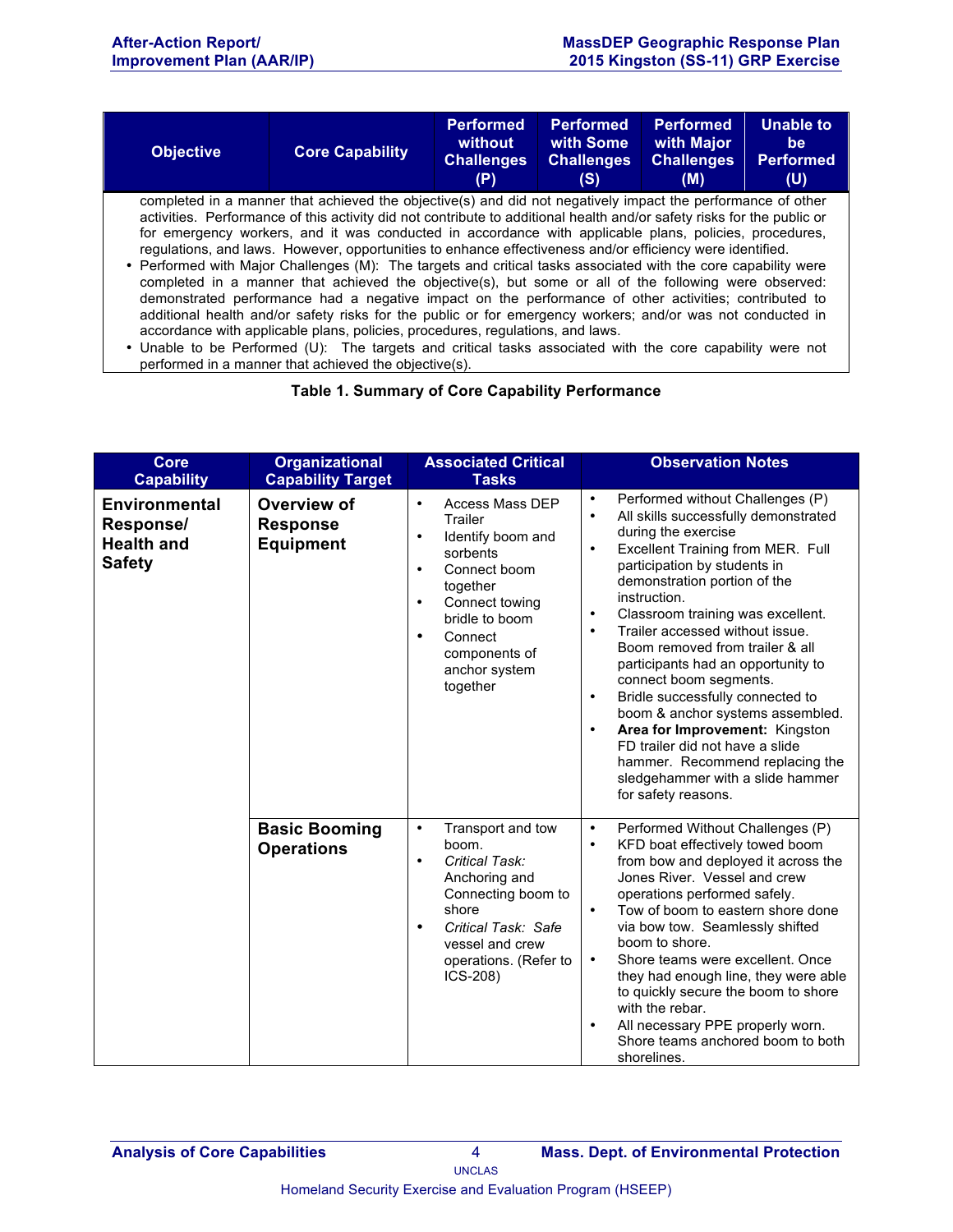| <b>Core</b><br><b>Capability</b>            | <b>Organizational</b><br><b>Capability Target</b>                                 | <b>Associated Critical</b><br><b>Tasks</b>                                                                                                                                                                                      | <b>Observation Notes</b>                                                                                                                                                                                                                                                                                                                                                                                                                      |
|---------------------------------------------|-----------------------------------------------------------------------------------|---------------------------------------------------------------------------------------------------------------------------------------------------------------------------------------------------------------------------------|-----------------------------------------------------------------------------------------------------------------------------------------------------------------------------------------------------------------------------------------------------------------------------------------------------------------------------------------------------------------------------------------------------------------------------------------------|
|                                             | <b>Implement</b><br><b>Tactics in GRP</b>                                         | <b>Deploy Diversions</b><br>$\bullet$<br>Boom Tactics for<br>Flood and Ebb tides                                                                                                                                                | Diversion deployment:<br>Performed Without Challenges (P)<br>Modified exclusion tactic successfully<br>$\bullet$<br>deployed.<br>600' of boom deployed in DV 01<br>$\bullet$<br>diversion configuration representing a<br>modification of GRP.<br>Deployment of 50-100' of additional<br>boom would give full coverage to the<br>river and a better angle for the boom<br>to prevent entrainment from strong<br>current in middle of channel. |
| <b>Operational</b><br><b>Coordination</b>   | <b>Create and</b><br><b>Execute An</b><br><b>Assignment List</b><br>(ICS 201)     | Fill out ICS 201<br>$\bullet$<br>Assignments in ICS<br>$\bullet$<br>201 are followed<br>and on-scene<br>adjustments.<br>Participants<br>$\bullet$<br>demonstrate<br>command and<br>control of exercise                          | ICS 201 completed.<br>$\bullet$<br>Assignments followed correctly with<br>$\bullet$<br>on-scene adjustments made as<br>necessary.<br>IC performed superbly and did an<br>$\bullet$<br>outstanding job of directing personnel<br>& adjusted tactics exercise based on<br>observed conditions<br>Team make up well defined.<br>$\bullet$<br>Enough personnel were present to<br>$\bullet$<br>complete assignments                               |
| <b>Operational</b><br><b>Communications</b> | <b>Effectively</b><br>Communicate<br><b>Using UHF and</b><br><b>VHF</b> equipment | $\bullet$<br>Create<br>Communications<br>Plan<br>Communicate with<br>$\bullet$<br>other participants<br>using organic UHF<br>equipment<br>Communicate with<br>$\bullet$<br>other participants<br>using organic VHF<br>equipment | Performed without Challenges (P)<br>$\bullet$<br>Communications interoperability<br>$\bullet$<br>between departments was seamless.<br>UHF equipment provided by KFD<br>was used effectively (Kingston Fire<br>2).<br>Strong comms between shore and<br>$\bullet$<br>water crews.<br>VHF Equipment not utilized.<br>$\bullet$                                                                                                                  |

**Table 2. Summary of Organizational Capability Targets and Associated Critical Tasks**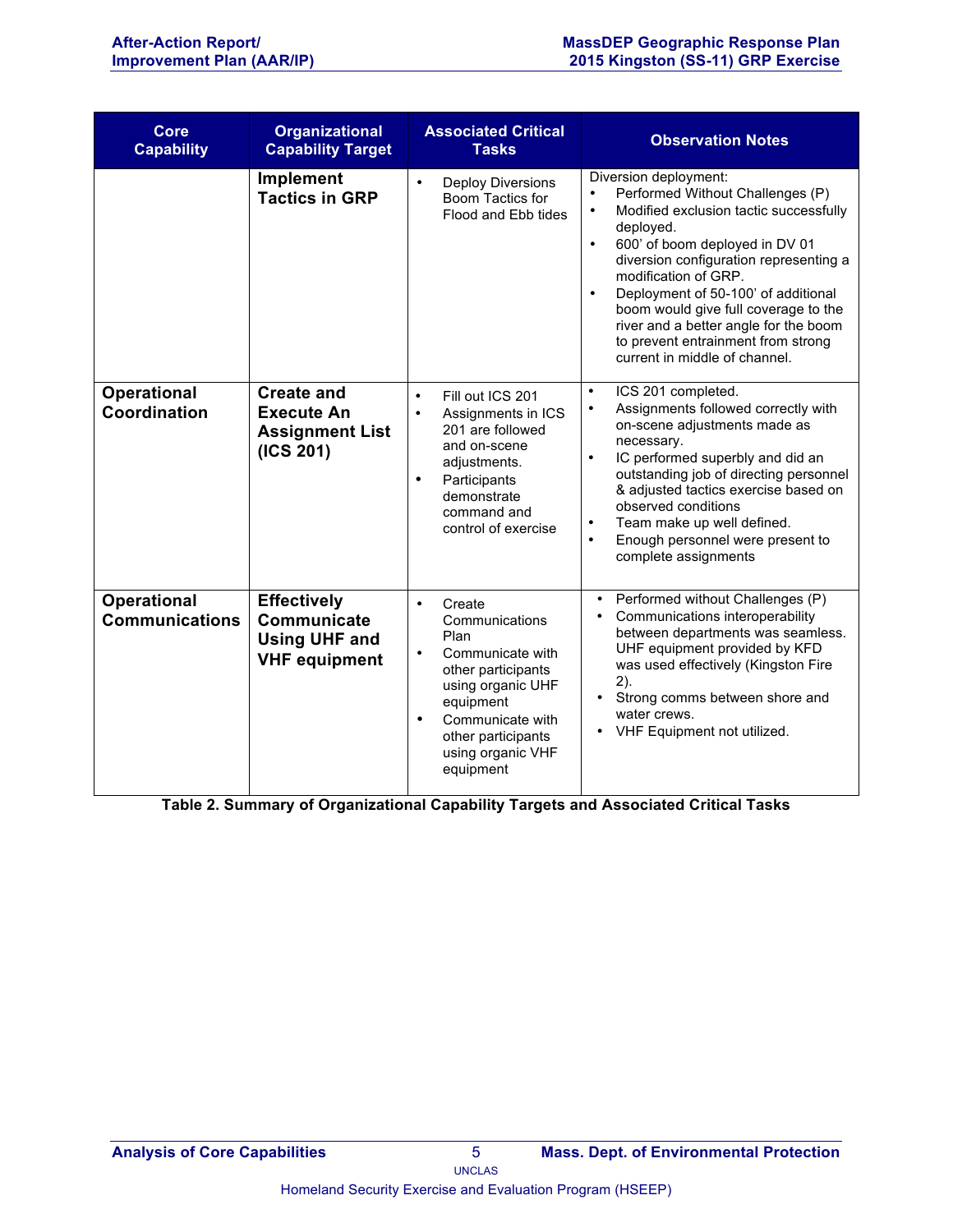The following sections provide an overview of the performance related to each exercise objective and associated core capability, highlighting strengths and areas for improvement.

#### **Objective 1: Demonstrate the ability to deploy oil spill equipment from one or more MassDEP pre-positioned oil spill response trailers utilizing common Geographic Response Plan (GRP) tactics**

The strengths and areas for improvement for each core capability aligned to this objective are described in this section.

### **Core Capability 1: Environmental Response/Health and Safety**

#### **Strengths**

The full capability level can be attributed to the following strengths:

**Strength 1:** Participants from multiple agencies and contractors (Kingston, Plymouth, Moran Environmental, MassDEP) worked well together to complete assigned tasks

**Strength 2:** All participants conducted the deployment safely. There were no potential safety incidents.

#### **Areas for Improvement**

The following areas require improvement to achieve the full capability level:

**Area for Improvement 1:** The Kingston GRP (SS-11) requires revision based on the tactics successfully used in the exercise. Tactic EX-01a should be changed to DV-01 with an associated shore side recovery tactic. In addition, the two other exclusion tactics should be renumbered.

**Reference:** Massachusetts Geographic Response Plan Tactics Guide

**Analysis:** As written, EX-01a did not take advantage of the potential for shore side recovery on the west bank of the Jones River and also might not be able to handle the strong currents observed at this point of the river. The diversion tactic used during the exercise can effectively handle the currents in the Jones River and also be used as a flood and ebb tactic. The ebb tactic would require shifting the shore side recovery to the opposite bank of the Jones River.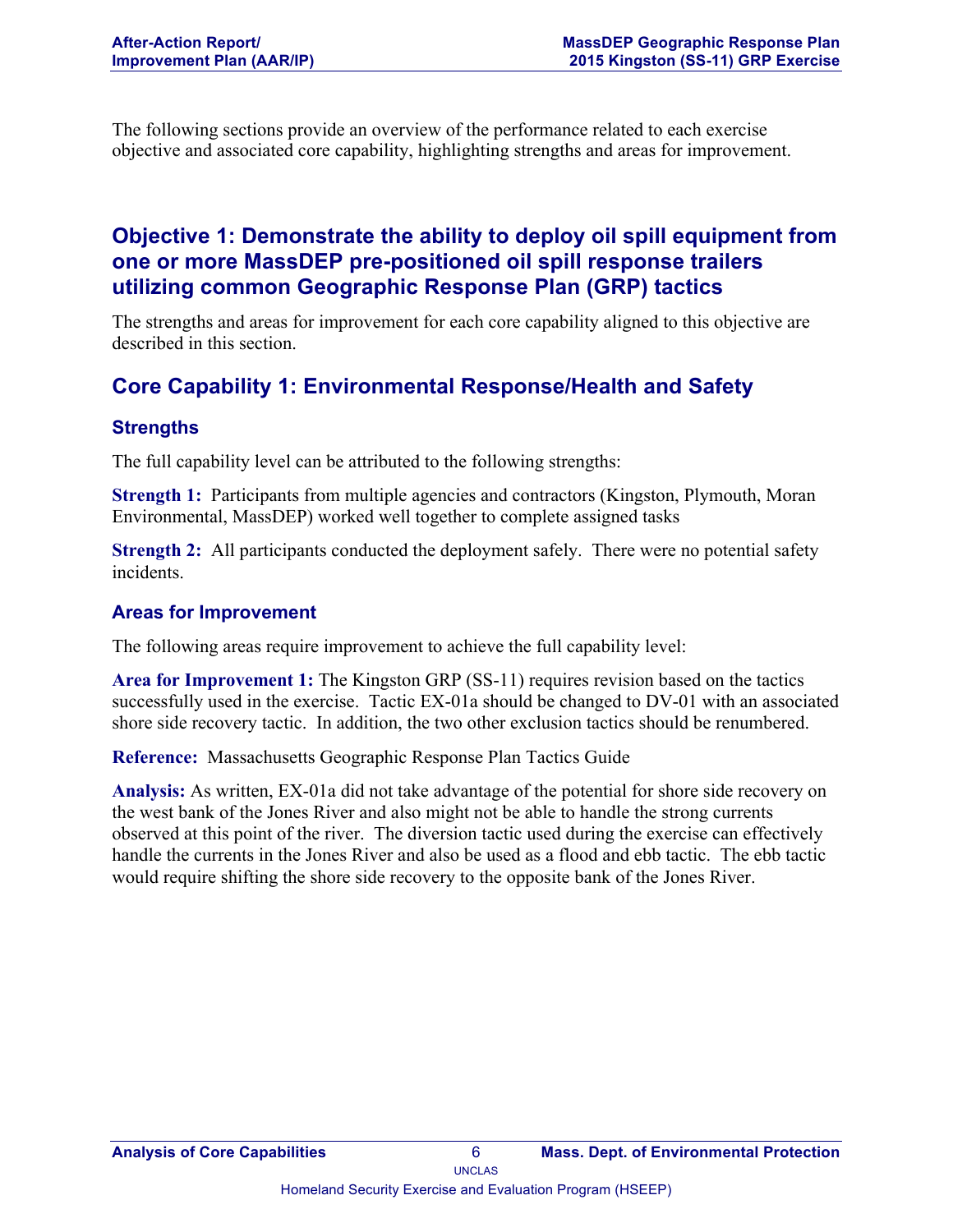

Photo courtesy of Nuka Research & Planning Group Photo courtesy of Nuka Research & Planning Group

Kingston Fire Boat tows boom into position Shore Team secures boom using rebar anchor stakes





Photo courtesy of Nuka Research & Planning Group Photo courtesy of Nuka Research & Planning Group

Diversion Boom successfully deployed Plymouth Harbormaster assists with deployment



**Area for Improvement 2:** The Kingston trailer was not equipped with a slide hammer. Instead it was equipped with a sledgehammer.

**Reference:** Massachusetts Geographic Response Plan Tactics Guide

**Analysis:** Slide hammers are much more effective in driving rebar stakes into the ground. They are also significantly safer to use than the sledgehammers currently being phased out. Recommend that the sledgehammer in the Kingston FD trailer be replaced.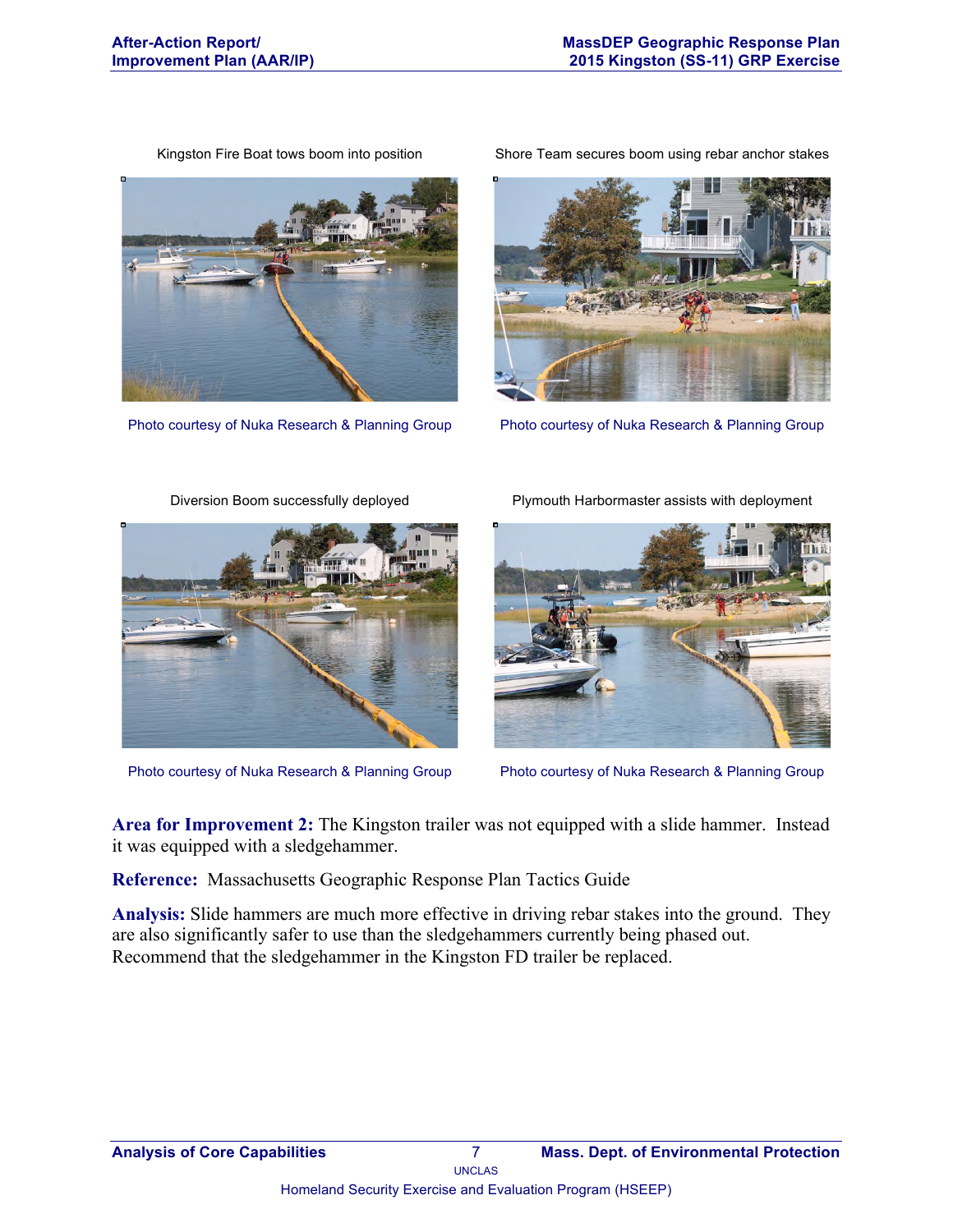#### **Objective 2: Demonstrate the ability to assemble a spill response organization utilizing Incident Command System (ICS) principles through development and execution of an Incident Briefing (ICS 201) and implementation of on-site incident management and tactical operations.**

The strengths and areas for improvement for each core capability aligned to this objective are described in this section.

## **Core Capability 2: Operational Coordination**

#### **Strengths**

The full capability level can be attributed to the following strengths:

**Strength 1:** The Incident Commander did an outstanding job. All personnel were clear on assignments during the exercise and appropriate direction was provided.

#### **Areas for Improvement**

The following areas require improvement to achieve the full capability level:

**Area for Improvement 1:** None

**Reference:** N/A

**Analysis:** N/A

### **Objective 3: Demonstrate the ability to effectively communicate between multiple local, state, and federal agencies including fire departments, police departments, harbormasters, and other state and federal first responders using both UHF and VHF communications**

The strengths and areas for improvement for each core capability aligned to this objective are described in this section.

## **Core Capability 3: Operational Communications**

#### **Strengths**

The full capability level can be attributed to the following strengths:

**Strength 1:** Clear and effective communications between all participants was maintained throughout the exercise. All participants maintained good radio discipline. There was good circuit discipline and asset coordination was carried out to accomplish deployment objectives. It's clear that the exercise participants were experienced with using the oil spill response equipment and they routinely work together with an excellent working relationship. Kingston FD provided the UHF radios (Kingston Fire 3) and it was noted that during the exercise that the marine units might not receive UHF radios in an actual emergency as quickly as they did during the drill and VHF frequencies would need to be used for them. Participants also noted during the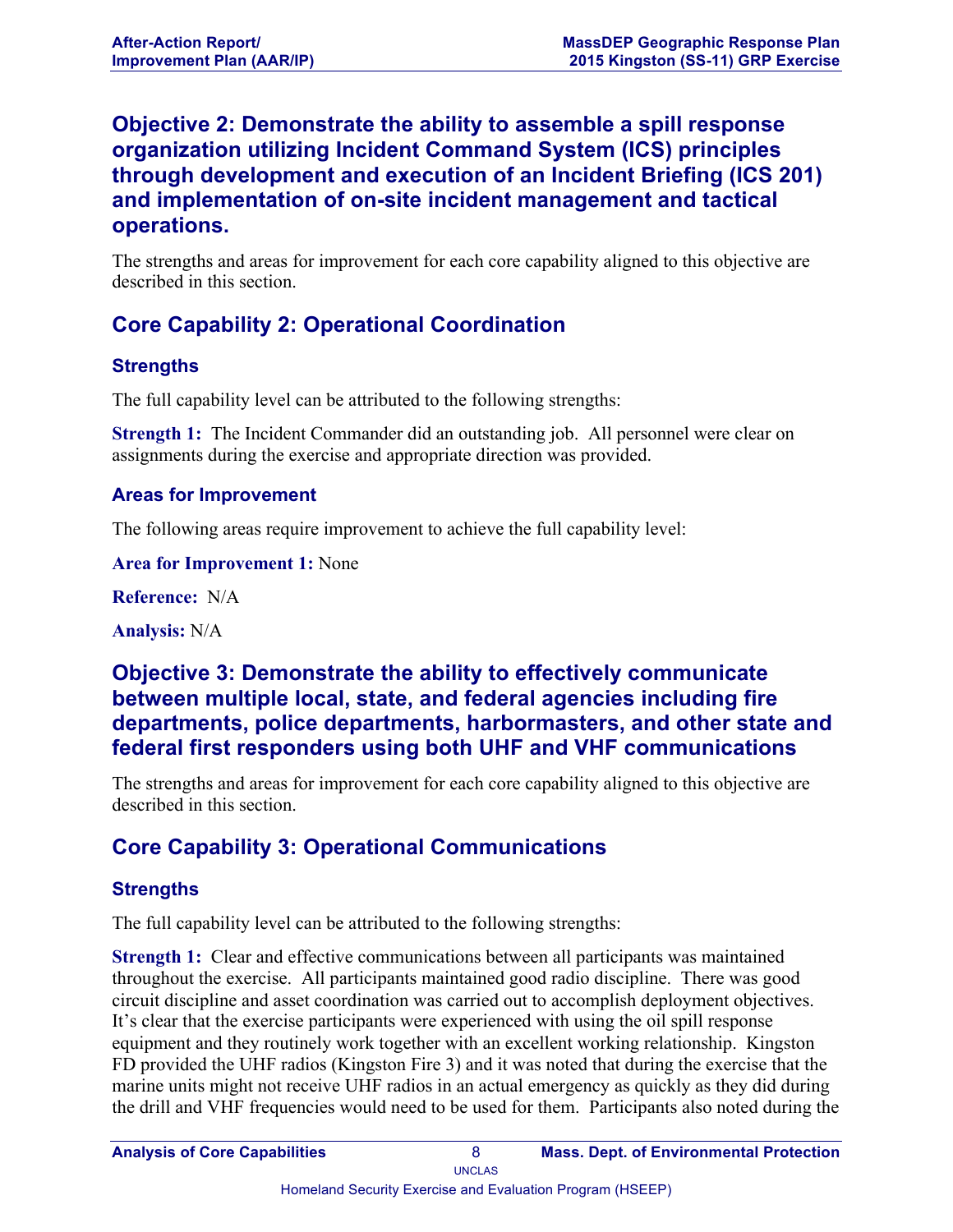hot wash that Plymouth County possesses a communications van that could provide supplemental equipment for use in an actual emergency.

#### **Areas for Improvement**

The following areas require improvement to achieve the full capability level:

**Area for Improvement 1:** None to report.

**Reference:** Homeland Security Exercise and Evaluation Program Guidance, April 2013, National Incident Management System

**Analysis:** N/A



Photo courtesy of Nuka Research & Planning Group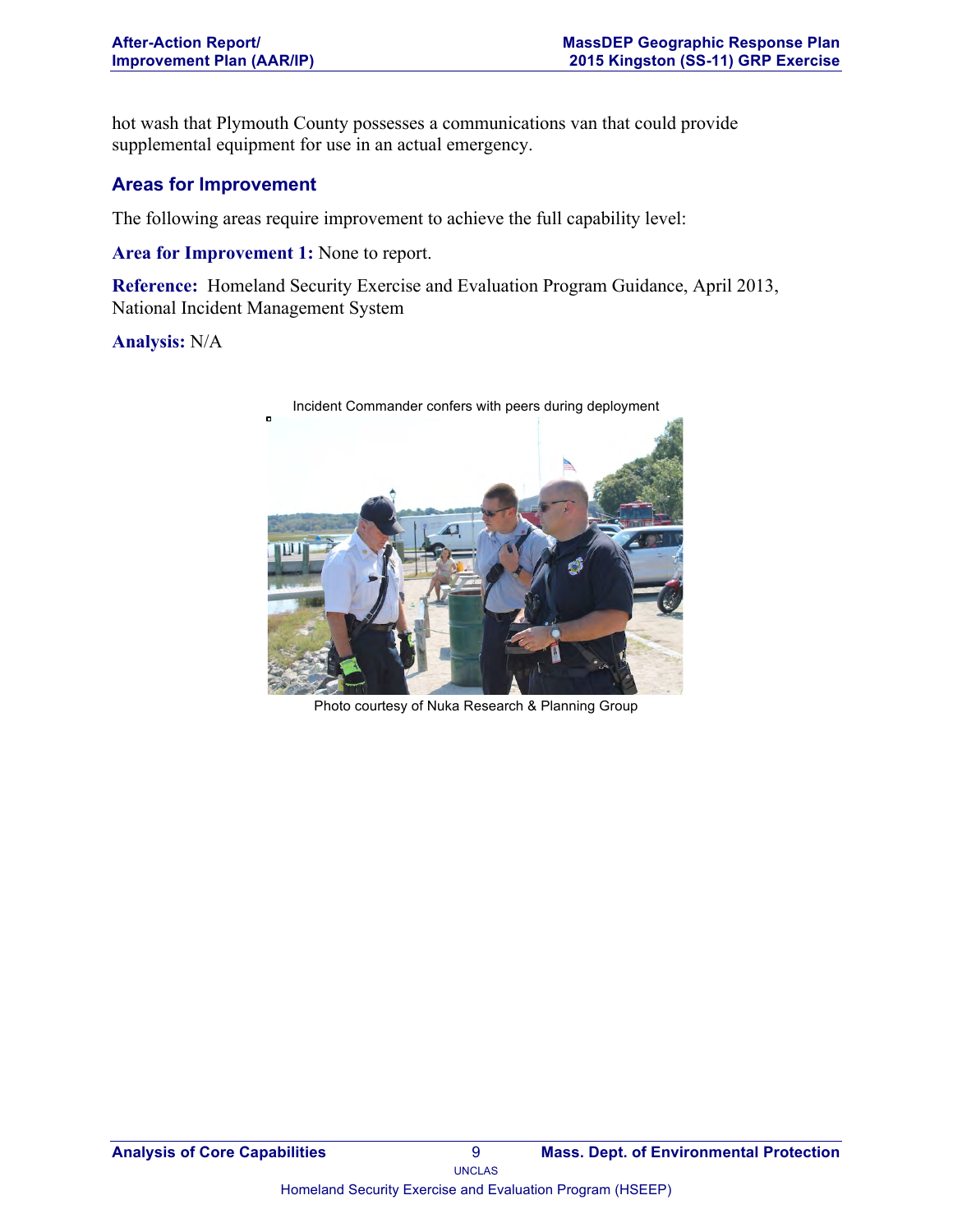## **APPENDIX A: IMPROVEMENT PLAN**

This IP has been developed specifically for Kingston and Plymouth Fire Departments and the Plymouth Harbormaster following the Massachusetts Department of Environmental Protection 2015 Kingston GRP Exercise conducted on September 16th, 2015.

| <b>Core Capability</b>                                               | <b>Issue/Area for</b><br><b>Improvement</b> | <b>Corrective Action</b>                                                                                                                                                | <b>Capability</b><br>Element <sup>1</sup> | <b>Primary</b><br><b>Responsible</b><br><b>Organization</b> | <b>Organization</b><br><b>POC</b> | <b>Start Date</b> | <b>Completion</b><br><b>Date</b> |
|----------------------------------------------------------------------|---------------------------------------------|-------------------------------------------------------------------------------------------------------------------------------------------------------------------------|-------------------------------------------|-------------------------------------------------------------|-----------------------------------|-------------------|----------------------------------|
| Core Capability 1:<br>Environmental<br>Response/Health<br>and Safety | Implement<br>Tactics in GRP                 | Revise Kingston GRP<br>(SS-11) to replace EX-<br>01a with DV-01 and an<br>associated shoreside<br>recovery tactic. Other<br>Exclusion tactics need<br>to be renumbered. | Planning                                  | Nuka Research                                               | Mike Popovich                     | 10/15/15          |                                  |
| Core Capability 1:<br>Environmental<br>Response/Health<br>and Safety | 2. Overview of<br>Response<br>Equipment     | Recommend replacing<br>the sledgehammer in<br>the Kingston FD trailer<br>with a slide hammer for<br>safety reasons.                                                     | Planning                                  | <b>MER</b>                                                  | John Dupont, Jr                   | 10/15/15          |                                  |
| Core Capability 2:<br>Operational<br>Coordination                    | N/A                                         |                                                                                                                                                                         |                                           |                                                             |                                   |                   |                                  |
| Core Capability 3:<br>Operational<br>Communications                  | N/A                                         |                                                                                                                                                                         |                                           |                                                             |                                   |                   |                                  |

<sup>&</sup>lt;sup>1</sup> Capability Elements are: Planning, Organization, Equipment, Training, or Exercise.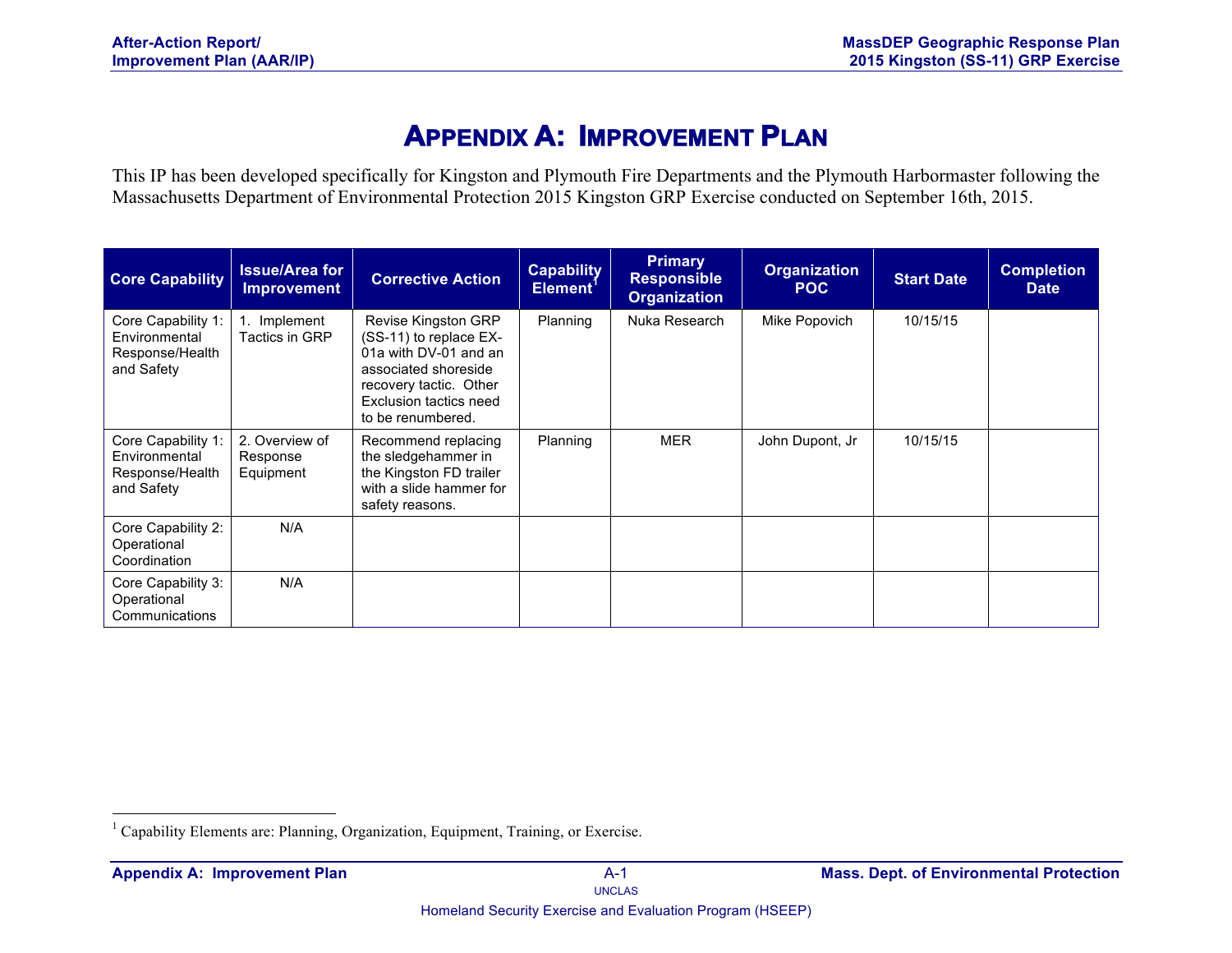# **APPENDIX B: EXERCISE PARTICIPANTS**

| <b>Participating Organizations</b>                             |                          |  |  |  |
|----------------------------------------------------------------|--------------------------|--|--|--|
| <b>Federal</b>                                                 | <b>Participant Count</b> |  |  |  |
| United States Coast Guard Sector Boston                        | 3                        |  |  |  |
| <b>State</b>                                                   |                          |  |  |  |
| Massachusetts Department of Environmental Protection (MassDEP) | 2                        |  |  |  |
| Nuka Research and Planning Group, LLC (contractor for MassDEP) | 3                        |  |  |  |
| Moran Environmental Recovery (contractor for MassDEP)          | $\overline{2}$           |  |  |  |
| Town of Kingston, MA                                           |                          |  |  |  |
| Kingston Fire Department                                       | 7                        |  |  |  |
| Town of Plymouth, MA                                           |                          |  |  |  |
| <b>Plymouth Fire Department</b>                                | 7                        |  |  |  |
| <b>Plymouth Harbormaster</b>                                   | 4                        |  |  |  |
| TOTAL                                                          | 28                       |  |  |  |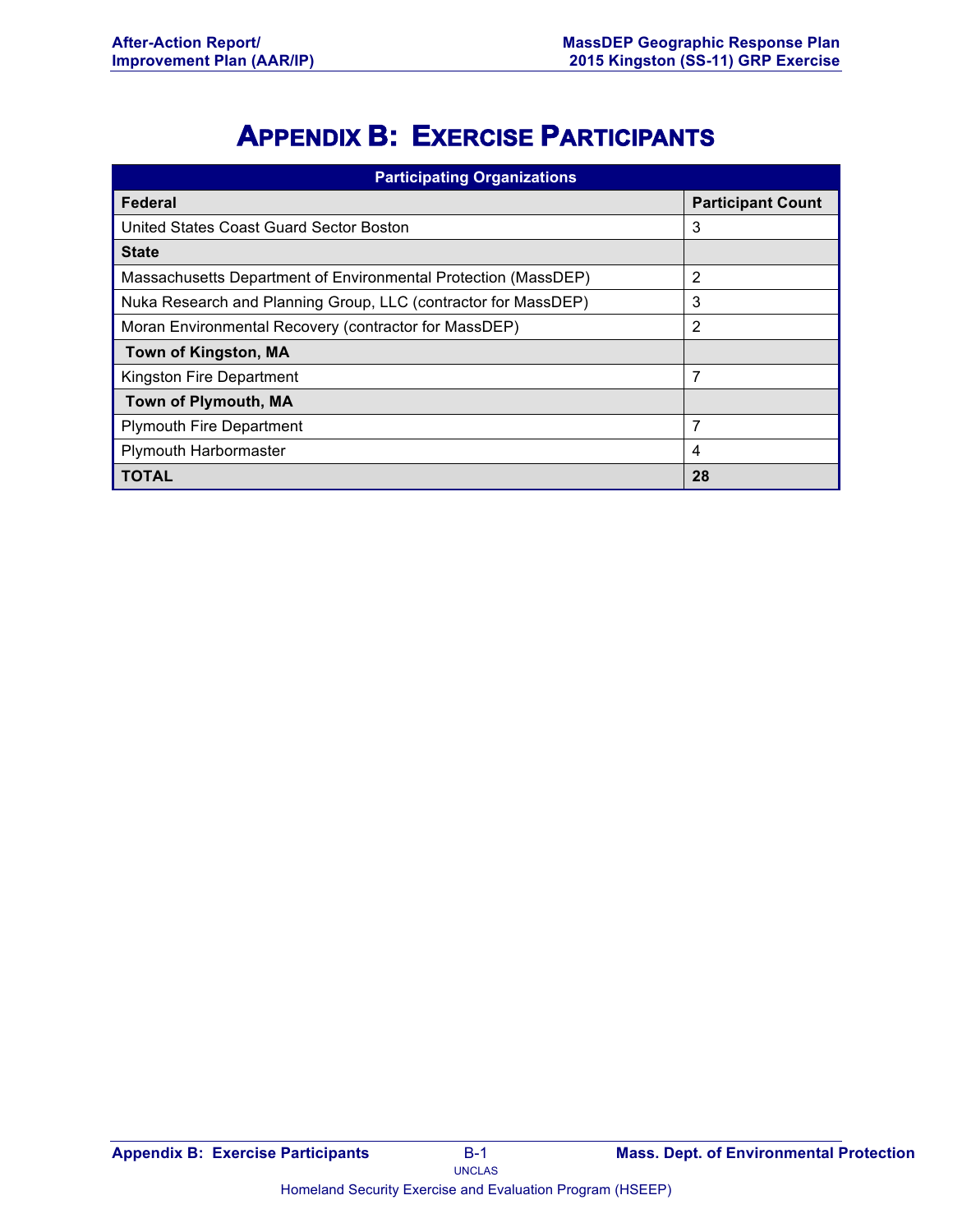$\blacksquare$ 

## **APPENDIX C: EXERCISE EVALUATION FORM**

#### **Massachusetts DEP 2015 South Shore GRP Exercise – PARTICIPANT EVALUATION**

| Kingston/Plymouth - Kingston (Jones River) GRP Exercise                                                                                                            |                                                        |                     | <b>Exercise date: 16SEP15</b> |           |  |
|--------------------------------------------------------------------------------------------------------------------------------------------------------------------|--------------------------------------------------------|---------------------|-------------------------------|-----------|--|
| Participant Name (optional):<br>Participant Organization:                                                                                                          |                                                        |                     |                               |           |  |
|                                                                                                                                                                    |                                                        |                     |                               |           |  |
| What was your role in exercise? (participant, evaluator, observer, etc.)                                                                                           |                                                        |                     |                               |           |  |
| What was your level of spill response experience prior to this exercise?                                                                                           |                                                        |                     |                               |           |  |
| <b>NONE</b>                                                                                                                                                        | TRAINING ONLY                                          | SOME SPILL RESPONSE | A LOT                         |           |  |
| Please check a box to respond to the following.                                                                                                                    |                                                        |                     | <b>YES</b>                    | <b>NO</b> |  |
| 1. I feel more prepared to deploy oil spill<br>response equipment now than I did prior to this<br>exercise.                                                        |                                                        |                     |                               |           |  |
| 2. I have a better understanding of spill<br>response tactics than I did prior to this exercise.                                                                   |                                                        |                     |                               |           |  |
| 3. I would participate in future oil spill response                                                                                                                |                                                        |                     |                               |           |  |
| equipment or Geographic Response Plan<br>deployments at other sites.                                                                                               |                                                        |                     |                               |           |  |
| 4. The objectives were clearly explained and the<br>deployment exercise met the objectives.                                                                        |                                                        |                     |                               |           |  |
| 5. The exercise was conducted safely.                                                                                                                              |                                                        |                     |                               |           |  |
| Based on your experience today, would you feel comfortable setting a similar<br>boom array during an actual incident?                                              |                                                        |                     |                               |           |  |
| <b>NOT AT ALL</b>                                                                                                                                                  | MODERATELY<br>A LITTLE<br><b>VERY</b>                  |                     |                               |           |  |
| Please evaluate how well the Kingston Pier worked for deploying and<br>demobilizing boom from the trailer for this deployment:                                     |                                                        |                     |                               |           |  |
|                                                                                                                                                                    | Ideal staging area for boom for this tactic.           |                     |                               |           |  |
|                                                                                                                                                                    | Sufficient as a staging area for boom for this tactic. |                     |                               |           |  |
| Not sufficient as a staging area for boom for this tactic.                                                                                                         |                                                        |                     |                               |           |  |
| Did the Exercise Plan (map diagram) provide clear direction as to how and<br>where to deploy the boom? If not, please identify problems & suggest<br>improvements. |                                                        |                     |                               |           |  |
|                                                                                                                                                                    |                                                        |                     |                               |           |  |
|                                                                                                                                                                    |                                                        |                     |                               |           |  |
|                                                                                                                                                                    |                                                        |                     |                               |           |  |
|                                                                                                                                                                    |                                                        |                     |                               |           |  |
|                                                                                                                                                                    |                                                        |                     |                               |           |  |

#### *PLEASE USE THE BACK OF THIS PAGE FOR ANY ADDITIONAL COMMENTS*